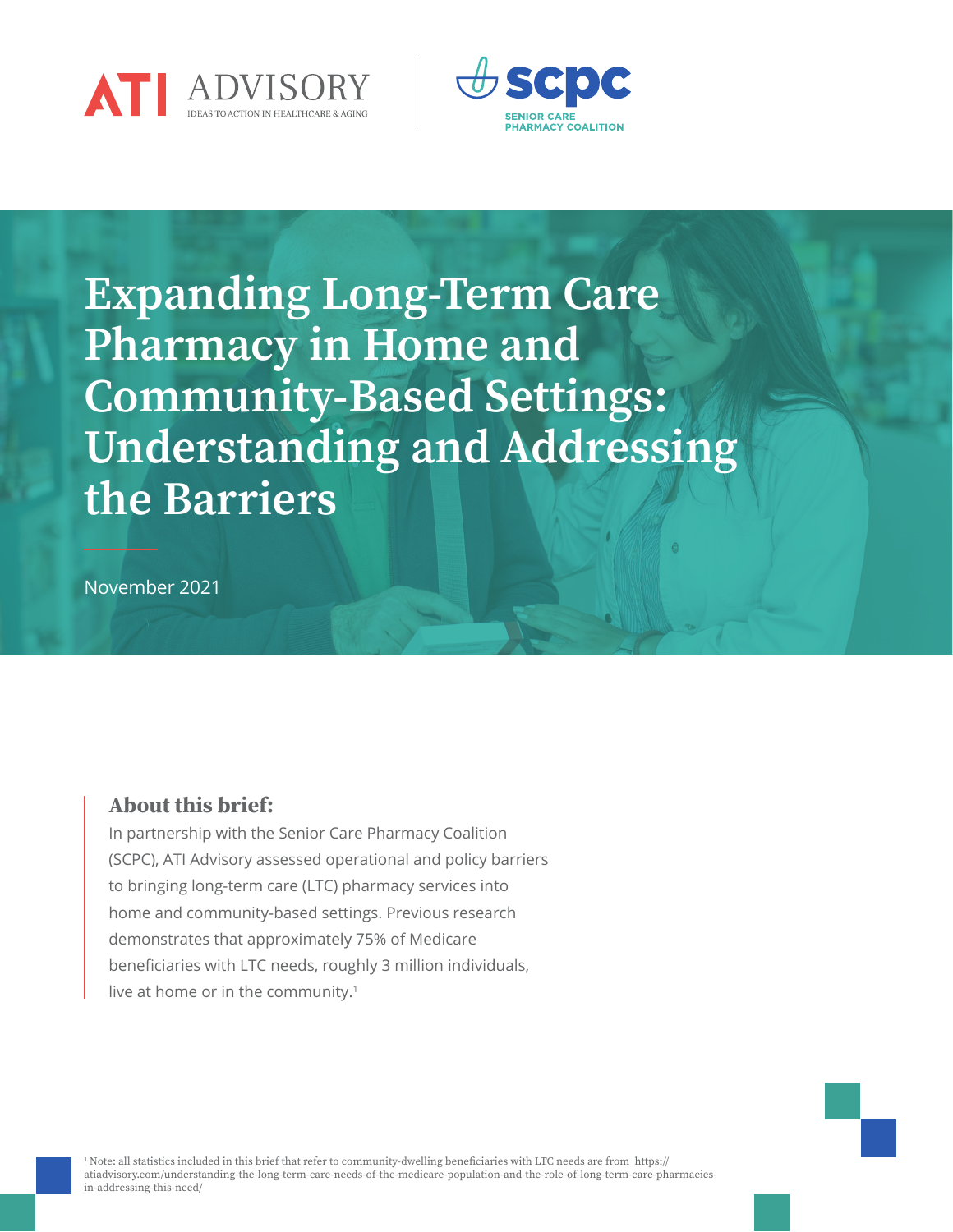# Lack of access to LTC pharmacy services in the home and community

**LTC pharmacies offer enhanced services** for a population that requires intensive management of pharmacy, medical, and non-medical needs, including:

- $\sqrt{\phantom{a}}$  Care coordination
- $\vee$  Medication therapy management
- Patient and caregiver education
- $\vee$  Medication delivery and 24/7 support

 $\sqrt{ }$  Geriatric consultant services

Despite similar needs between community-dwelling Medicare beneficiaries with LTC needs and facility residents, **operational and policy barriers limit access to LTC pharmacy services** outside LTC facilities.

# Brief Summary

**75%** of Medicare beneficiaries with LTC needs live at home and in the community ("community-dwelling")

# **65%**

 $\overline{\phantom{a}}$  , where  $\overline{\phantom{a}}$ 

of community-dwelling Medicare beneficiaries with LTC needs take 10+ prescriptions per year

**59%**

 $\overline{\phantom{a}}$  , where  $\overline{\phantom{a}}$ 

of community-dwelling Medicare beneficiaries with LTC needs have cognitive impairment



## **Operational Barriers**

Most Medicare Part D plans (PDP) and pharmacy benefit managers (PBMs) have not incorporated home-based billing options into their contracts with LTC pharmacies. This limits access for communitydwelling enrollees because community reimbursement rarely is sufficient for high-touch LTC pharmacy services.

# **Policy Barriers**



Conflicting and unclear LTC pharmacy policy causes PDPs/PBMs not to reimburse for LTC pharmacy services in the home. These policy barriers include: the lack of a statutory LTC pharmacy definition, CMS not explicitly naming home or community as LTC pharmacy settings, network adequacy standards that focus only on institutional settings, and the lack of a consistent process to determine LTC level of need in community-dwelling enrollees.

# **Solutions**



Policymakers can improve community access to LTC pharmacy. This requires defining LTC pharmacy in statute, clarifying policy to recognize LTC pharmacy services for community-dwelling beneficiaries, identifying a process to determine LTC needs outside of Medicaid eligibility, and encouraging innovative partnerships that allow for more appropriate reimbursement of services.



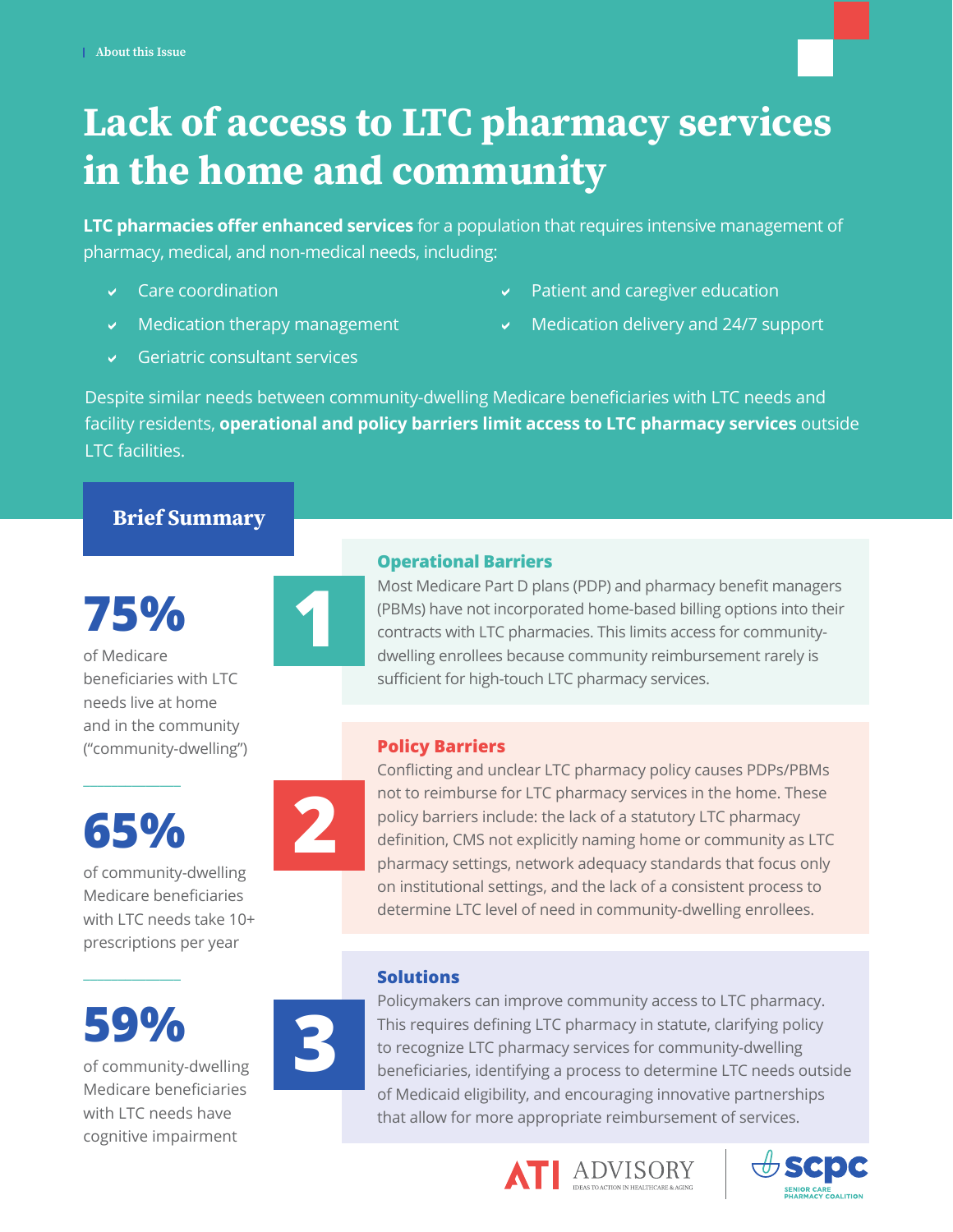# Operational Barriers Limit LTC Pharmacy From Expanding to Non-Congregate Settings

The value and role of LTC pharmacy outside facility settings is not well understood, and this has limited access to LTC pharmacy services among community-dwelling beneficiaries.

# **LTC Pharmacy is More than Medication Delivery**

LTC pharmacy in home and community settings is confused with other pharmacy providers offering home delivery. LTC pharmacy is fundamentally different from other homedelivery pharmacies, but the confusion prevents LTC pharmacies from receiving appropriate dispensing fees commensurate with the services they provide.

### **Unlike other pharmacies with home delivery, LTC pharmacy services and costs include:**

Community-dwelling beneficiaries with LTC needs average

## **14 prescriptions per year,**

compared with 8 prescriptions per year among Medicare beneficiaries without LTC needs.

- $\triangleleft$  Care coordination across medical, non-medical, and pharmacy services
- $\blacktriangledown$  Geriatric consultant services and "bedside chart reviews" to reduce polypharmacy and prevent adverse drug reactions
- $\blacktriangleright$  Education services to patients, family caregivers, and other natural/ informal supports
- $\blacktriangledown$  Medication delivery based on the needs of the individual, up to 7 days each week, 3x each day, as well as in between regularly scheduled deliveries, including 24/7 emergency delivery

## **PDPs and PBMs Do Not Reimburse LTC Pharmacy Services Billed with In-home Service Codes**

Existing claims processing infrastructure allows for billing LTC pharmacy services outside facility settings.

However, PDPs/PBMs typically will not reimburse for LTC pharmacy dispensing fees unless a claim reflects *residence* and *level of service* equal to nursing facility. This practice prevents LTC pharmacies from receiving appropriate dispensing fees to support specialized services for community-dwelling beneficiaries.

**Home-based LTC pharmacy services are reimbursable if the following codes are entered on a claim:** 

- Residence code: 1 Home
- Pharmacy service type: 5 LTC Pharmacy
- Level of service: 7 Medical at Home



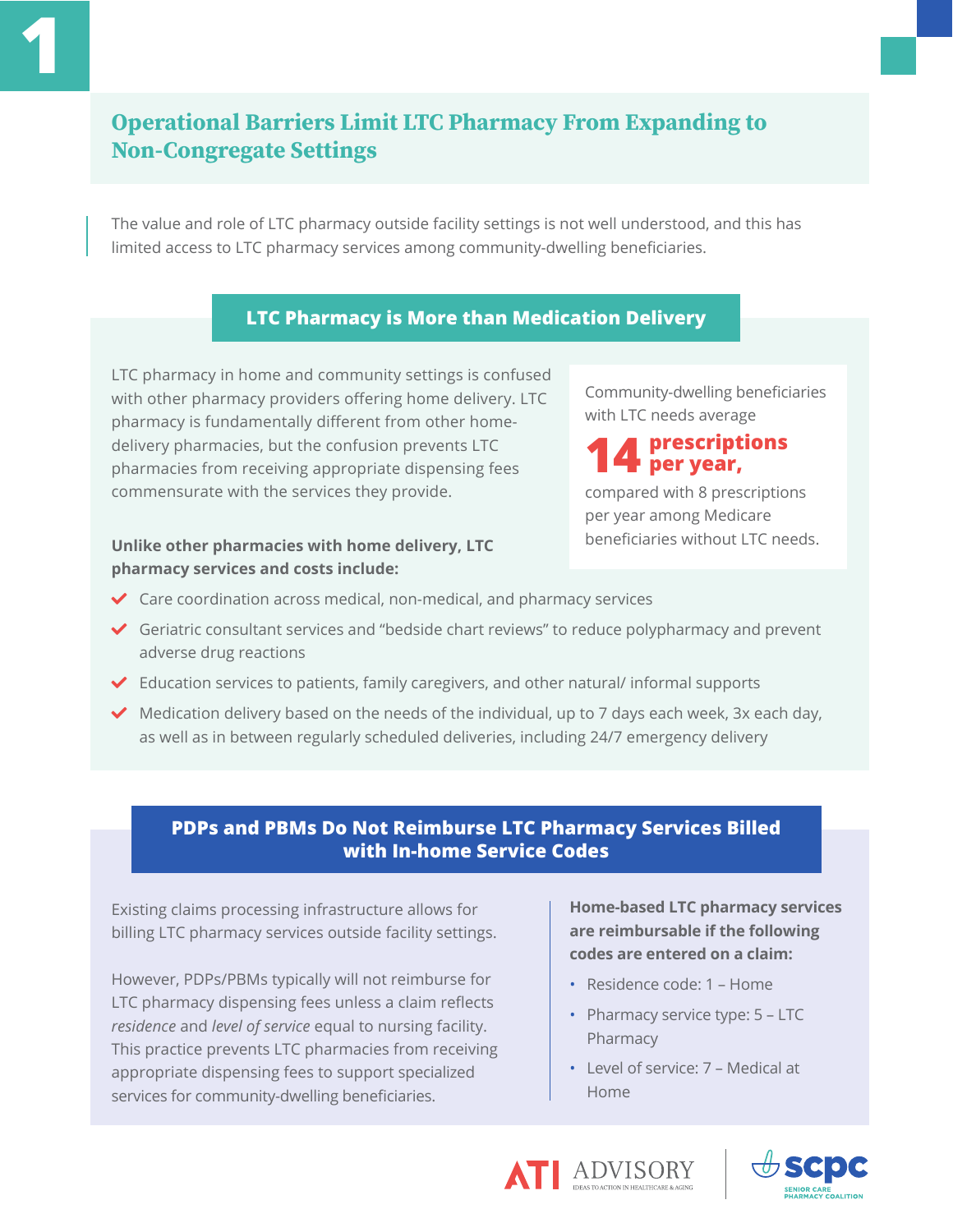# Existing Policy is Biased Toward Institutional Care

Operational barriers are exacerbated by existing policy that does not explicitly recognize communitydwelling Medicare beneficiaries with LTC needs. This includes unclear or even absent definitions, and a focus on an individual's residence rather than their needs.

#### **LTC pharmacy is not defined in statute.**

This results in conflicting regulatory requirements that create confusing obligations and risk for patients. It also masks the value LTC pharmacies offer in meeting the unique needs of vulnerable individuals.

Defining LTC Pharmacy in Statute

#### **LTC pharmacies in eligible pharmacy settings receive higher dispensing fees for the additional services they provide, but CMS does not define "pharmacy setting."<sup>2</sup>**

Community-dwelling individuals who need LTC may receive LTC pharmacy services under Part D, but PDPs/PBMs are reluctant to pay for those services because pharmacy setting is not defined.

**Existing policy results in inconsistent and inequitable access to LTC pharmacy services among communitydwelling Medicare beneficiaries**

#### Defining LTC Pharmacy Settings in Guidance

Identifying LTC Level of Need

#### **LTC level of need information is not readily available for beneficiaries.<sup>3</sup>**

This results in LTC pharmacies and PBMs not consistently knowing whether an enrollee meets LTC level of care criteria. CMS provides a daily Transaction Reply Report (TRR) to PDPs, indicating whether a community-dwelling Part D enrollee with Medicaid has an LTC level of care need. Additionally, Medicare Advantage Institutional-equivalent Special Needs Plans (IE-SNPs) determine LTC level of care using state assessment tools. However, no information or process exists for Part D enrollees without Medicaid coverage.

# Network Adequacy

Clarifying LTC Pharmacy

### **Part D network adequacy standards for LTC pharmacy focus on facilities.<sup>2</sup>**

PDPs must have a network of contracted LTC pharmacies to provide convenient access to "enrollees who reside in LTC facilities" but no mention is made of community-dwelling enrollees with LTC needs. This limits network access to individuals residing in a statutorilydefined LTC facility rather than based on individuals' needs.

2 https://www.cms.gov/Medicare/Prescription-Drug-Coverage/

PrescriptionDrugCovContra/Downloads/MemoPDBManualChapter5\_093011.pdf

3 Medicare Managed Care Manual Chapter 16b



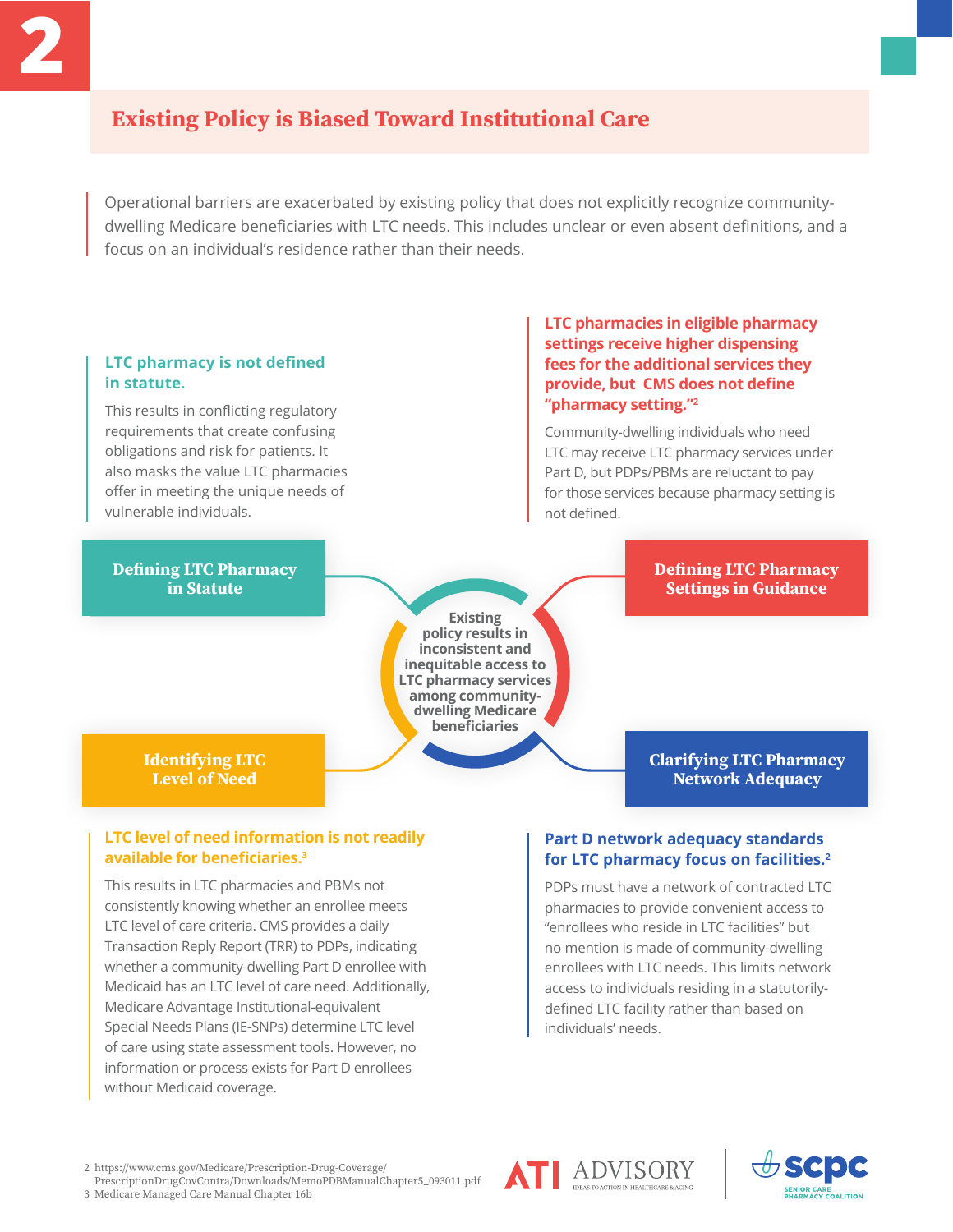# Policy Solutions Could Overcome Operational Barriers that Inhibit LTC Pharmacy Access in the Community

Policymakers could address current barriers to LTC pharmacy services in home and community settings with the approaches below. To maximize **equitable access, these solutions should be considered collectively**.

| <b>Statutory</b><br><b>Recognition</b><br>$\mathbb{C}^{\star}$<br>of LTC<br><b>Pharmacy</b>     | <b>Congress should define LTC pharmacy in statute.</b> LTC pharmacy has<br>no current definition in statutory law resulting in confusing and conflicting<br>obligations on LTC pharmacies. The LTC Pharmacy Definition Act of 2021 seeks<br>to memorialize a definition in statute.                                                                                                                       |
|-------------------------------------------------------------------------------------------------|-----------------------------------------------------------------------------------------------------------------------------------------------------------------------------------------------------------------------------------------------------------------------------------------------------------------------------------------------------------------------------------------------------------|
| <b>CMS Guidance</b><br>on Claim<br>[iiii]<br><b>Codes and</b><br><b>Dispensing Fees</b>         | CMS should issue guidance to PDPs/PBMs clarifying that patient resident<br>code "1" with level of service "7" reflects services eligible for LTC pharmacy<br>dispensing fees in alignment with services provided in institutional or<br>residential settings. Few PDPs /PBMs reimburse for LTC pharmacy services in<br>the home despite claim codes reflecting LTC pharmacy services in this setting.     |
| <b>Pharmacy</b><br><b>Settings and</b><br><b>Network</b><br><b>Adequacy</b>                     | CMS should update guidance clarifying the home is an allowable and<br>covered setting and that enrollees outside facility settings require access to<br>LTC pharmacy services. CMS guidance does not clearly acknowledge the home<br>and community as LTC pharmacy settings, deterring PDPs and PBMs from building<br>LTC pharmacy networks and paying appropriate dispensing fees outside of facilities. |
| <b>Standardized</b><br><b>Processes for</b><br><b>Determining</b><br><b>LTC Needs</b>           | CMS should require PDPs, PBMs, and LTC pharmacies to deploy the level of<br>care assessment method used by IE-SNPs to qualify Medicare-only beneficiaries<br>for LTC pharmacy services. PBMs have LTC level of care information for dual<br>eligibles but do not assess level of care for Medicare-only enrollees.                                                                                        |
| <b>Appropriate</b><br><b>Reimburse-</b><br>မြ<br>ment of<br><b>Service Costs</b><br>in the Home | <b>CMS should test innovative payment models</b> to include LTC pharmacies in the<br>care experience of Medicare beneficiaries. Additionally, states and CMS should<br>encourage risk-bearing entities to include LTC pharmacy in value-based models.<br>Current reimbursement does not reflect the cost of delivering services in the home,<br>impeding access to LTC pharmacy.                          |